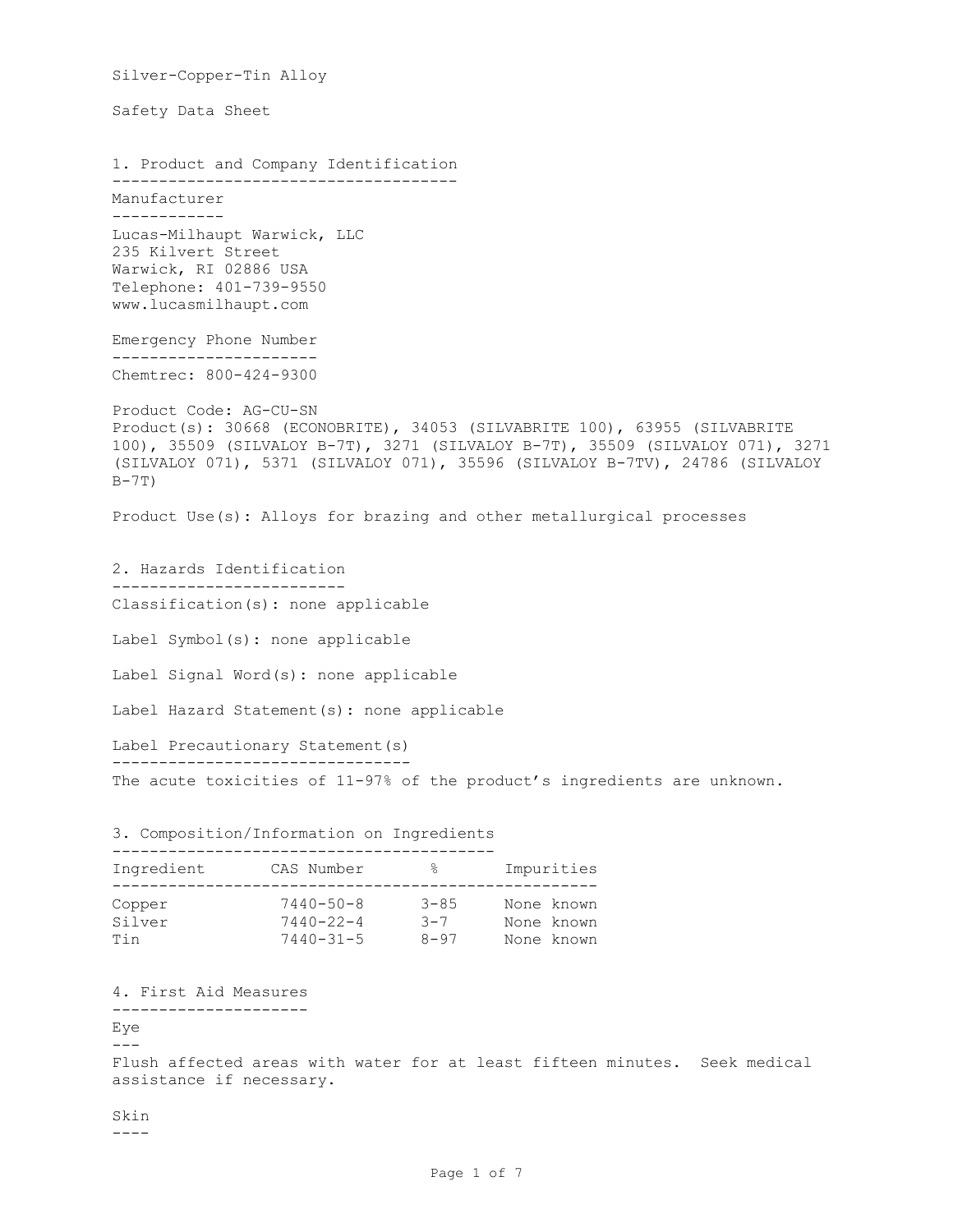Page 2 of 7 Remove contaminated clothing. Wash affected area with large quantities of water for at least five minutes. Seek medical attention if necessary. Launder or dry-clean clothing before reuse. Ingestion --------- If subject is conscious, induce vomiting. If unconscious or convulsive, seek immediate medical assistance. Do not give anything by mouth to an unconscious or convulsive person. Inhalation ---------- If signs and symptoms of toxicity are observed, remove subject from area, administer oxygen, and seek medical attention. Keep the subject warm and at rest. Perform artificial respiration if breathing has stopped. Note to Physician or Poison Control Center ------------------------------------------ None of the components are acutely toxic by ingestion, nor are they absorbed through the skin. Long-term chronic exposure may cause argyria. 5. Fire Fighting Measures ------------------------- Fire and Explosion Hazards -------------------------- This product is non-flammable and non-explosive. If present in a fire or explosion, it may emit fumes of the constituent metals or their oxides. Extinguishing Media ------------------- Use dry chemical. Do not use water. Fire Fighting Instructions -------------------------- If fighting a fire in which this product is present, wear a self-contained breathing apparatus with full facepiece operated in pressure-demand or other positive pressure mode. 6. Accidental Release Measures ------------------------------ Methods and Materials --------------------- If a finely-divided form of product is spilled, clean up spillage so as to minimize dispersion of dust. Either wet sweeping or vacuuming using HEPA filtration is recommended. Personal Precautions -------------------- Avoid contact with skin, eyes, and mucous membranes. Environmental Precautions ------------------------- Prevent spills from entering sewers or contaminating soil. 7. Handling and Storage ----------------------- Handling Precautions -------------------- No special handling precautions are required.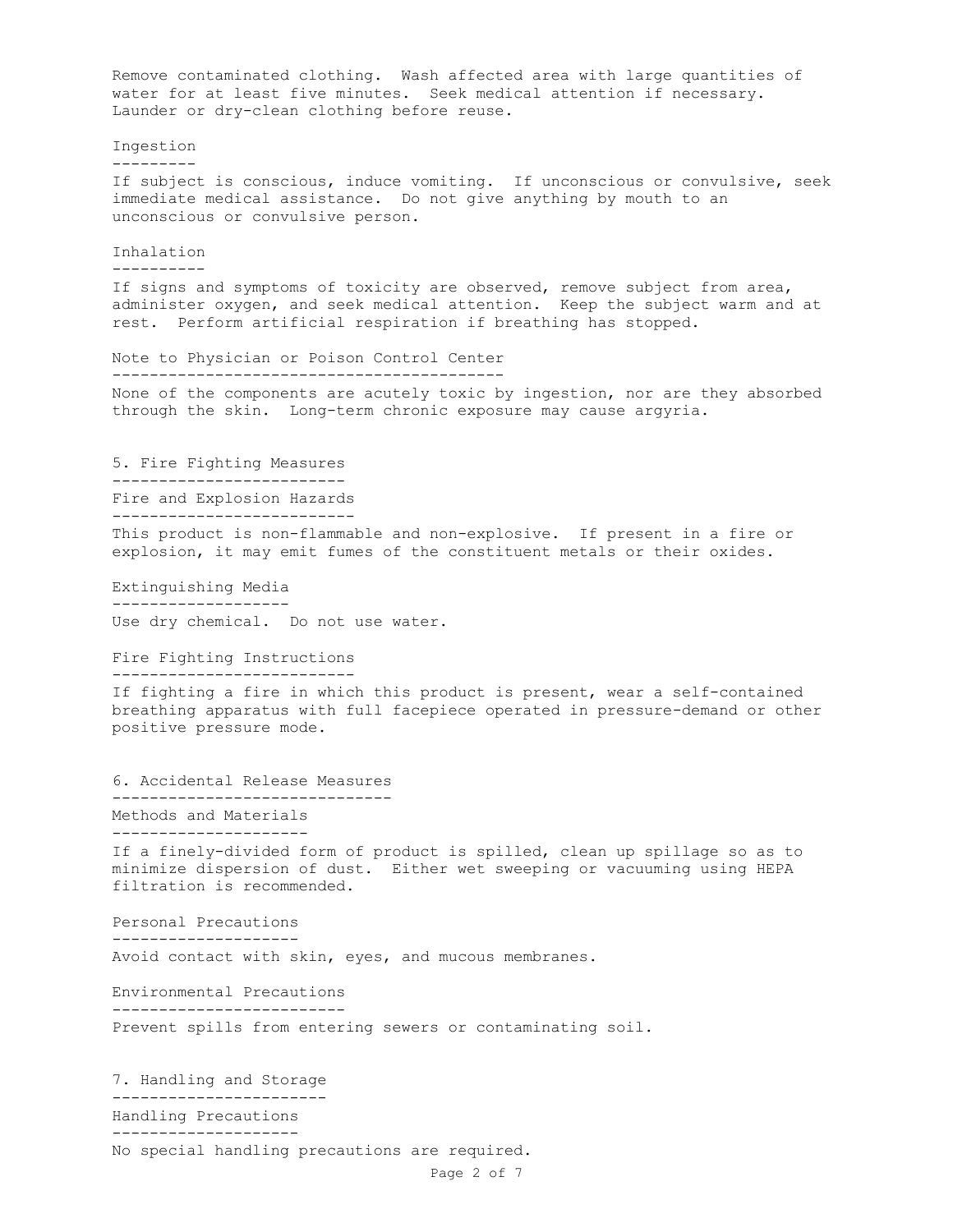Work and Hygiene Practices -------------------------- To prevent ingestion following use of the product, wash hands and face before eating, drinking, applying cosmetics, or using tobacco. Remove contaminated clothing or protective equipment before entering eating/drinking areas. Storage Precautions ------------------- Do not store in proximity to incompatible materials (see Section #10). 8. Exposure Controls and Personal Protection -------------------------------------------- Ingredients - Exposure Limits ----------------------------- Copper ACGIH TLVs: 0.2 mg/m3 TWA (fume); 1 mg/m3 TWA (dusts and mists) OSHA PELs: 0.1 mg/m3 TWA (fume); 1 mg/m3 TWA (dusts and mists) Silver ACGIH TLV: 0.1 mg/m3 TWA (metal) OSHA PEL: 0.01 mg/m3 TWA Tin ACGIH TLV: 2 mg/m3 TWA OSHA PEL: 2 mg/m3 TWA Ingredients – Biological Limits ------------------------------- Copper No ACGIH BEI(s) or other biological limit(s) Silver No ACGIH BEI(s) or other biological limit(s) Tin No ACGIH BEI(s) or other biological limit(s) Engineering Controls -------------------- Use dilution or local exhaust ventilation adequate to maintain concentrations of all components and their byproducts to within their applicable standards. Eye/Face Protection ------------------- Wear eye protection adequate to prevent eye contact with the product and injury if the product is used with a flame. Plastic-frame spectacles with side shields are recommended. Skin Protection --------------- Wear protective gloves and clothing to prevent skin injuries if the product is used with a flame and/or for prolonged or repeated contact with finelydivided forms of product. Avoid flammable fabrics. Respiratory Protection ---------------------- If an exposure level to a component(s) exceeds an applicable standard, use a NIOSH-approved respirator having a configuration (facepiece, filter media, assigned protection factor, etc.) effective for the concentration of the component(s) generated. For guidance on selection and use of respirators, consult American National Standard Z88.2 (ANSI, New York, NY 10036, USA).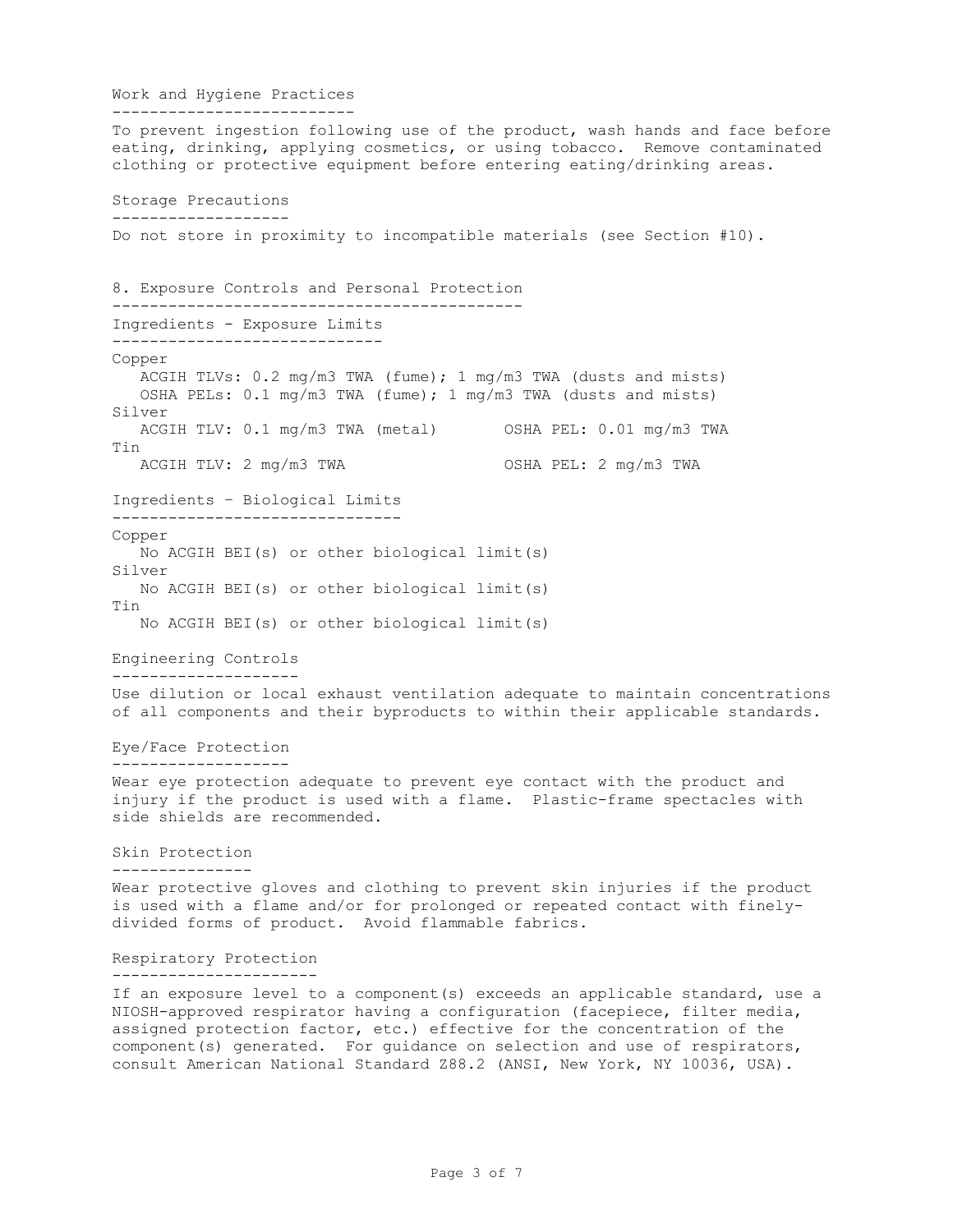9. Physical and Chemical Properties ----------------------------------- Appearance: White to yellow-white metals, various forms Odor: none Odor threshold: not applicable pH: not applicable Melting Point: 437-1,148F./225-620C. Freezing point: not applicable Boiling point/boiling range: not determined Flash Point: not applicable Evaporation Rate: not applicable Flammability Class: not applicable Lower Explosive Limit: not applicable Upper Explosive Limit: not applicable Vapor pressure: not applicable Vapor density: not applicable Relative density (H2O): 7.35-9.9 Solubility (H2O): insoluble Oil-water partition coefficient: not applicable Autoignition Point: not applicable Decomposition temperature: not applicable Viscosity: not applicable 10. Stability and Reactivity ---------------------------- Reactivity: none reasonably foreseeable Stability: stable Hazardous Polymerization: will not occur Risk of Dangerous Reactions: silver and copper can form unstable acetylides in contact with acetylene gas. Incompatible Materials ---------------------- Acetylene; ammonia; azides; nitric acid; halogens; ethylene imine; ethylene oxide; chlorine trifluoride; sulfuric acid; peroxides; peroxyformic acid; oxalic acid; tartaric acid; 1-bromo-2-propyne; permonosulfuric acid; hydrazine mononitrate; hydrazoic acid; hydrogen sulfide; bromates, chlorates, and iodates of alkali and alkali earth metals; cupric nitrate. Hazardous Decomposition Products -------------------------------- Heating to elevated temperatures may liberate metal/metal oxide fumes. 11. Toxicological Information ----------------------------- This product has not been tested for toxicology by the manufacturer. Ingredients - Toxicological Data -------------------------------- Copper LD50: No data available LC50: No data available Silver LD50: >2,000 mg/kg (oral/rat) LC50: No data available Tin LD50: No data available LC50: No data available Primary Routes(s) of Entry -------------------------- Ingestion; inhalation.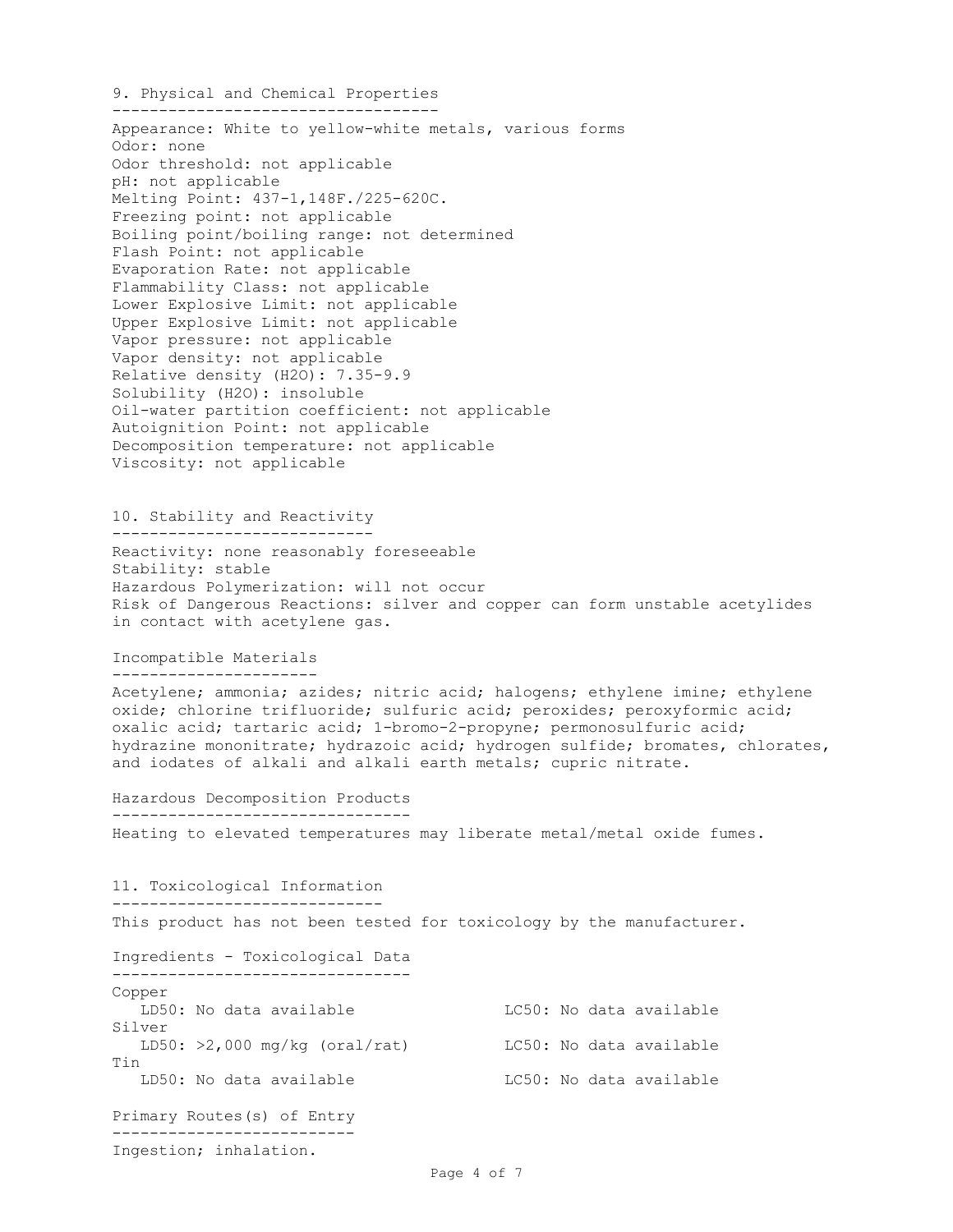11. Toxicological Information (continued) ----------------------------------------- Eye Hazards ----------- Eye contact with finely-divided forms or product may cause irritation, conjunctivitis, ulceration of the cornea, and/or argyria, a permanent gray discoloration of the eyes, skin, mucous membranes, and respiratory tract. Skin Hazards ------------ Skin contact with finely-divided forms of product may cause irritation, argyria, discoloration, and/or contact dermatitis. Ingestion Hazards ----------------- Ingestion may cause nausea, vomiting, and gastrointestinal irritation. Inhalation Hazards ------------------ Inhalation of toxicologically-significant quantities of the components is unlikely when the product is used in accordance with instructions and specified protective measures (see Section #8). Inhalation of tin fume may cause stannosis (a benign pneumoconeosis), shortness of breath, and respiratory irritation. Symptoms Related to Overexposure -------------------------------- Pre-existing pulmonary diseases (e.g., bronchitis, asthma) may be aggravated by inhalation overexposure, particularly as fume. Delayed Effects from Long Term Overexposure ------------------------------------------- Aggravation of pre-existing diseases of the liver, kidneys, and gastrointestinal system. Carcinogenicity --------------- The product contains no chemicals classified as potential or demonstrated carcinogens by IARC, NTP, or OSHA. Germ Cell Mutagenicity ---------------------- The product contains no components determined to be germ cell mutagens. Reproductive Effects -------------------- The product contains no components determined to be damaging to fertility or to the unborn child. Acute Toxicity Estimates ------------------------ LD50 (oral): no data available LD50 (dermal): no data available LC50: no data available Interactive Effects of Components: no data available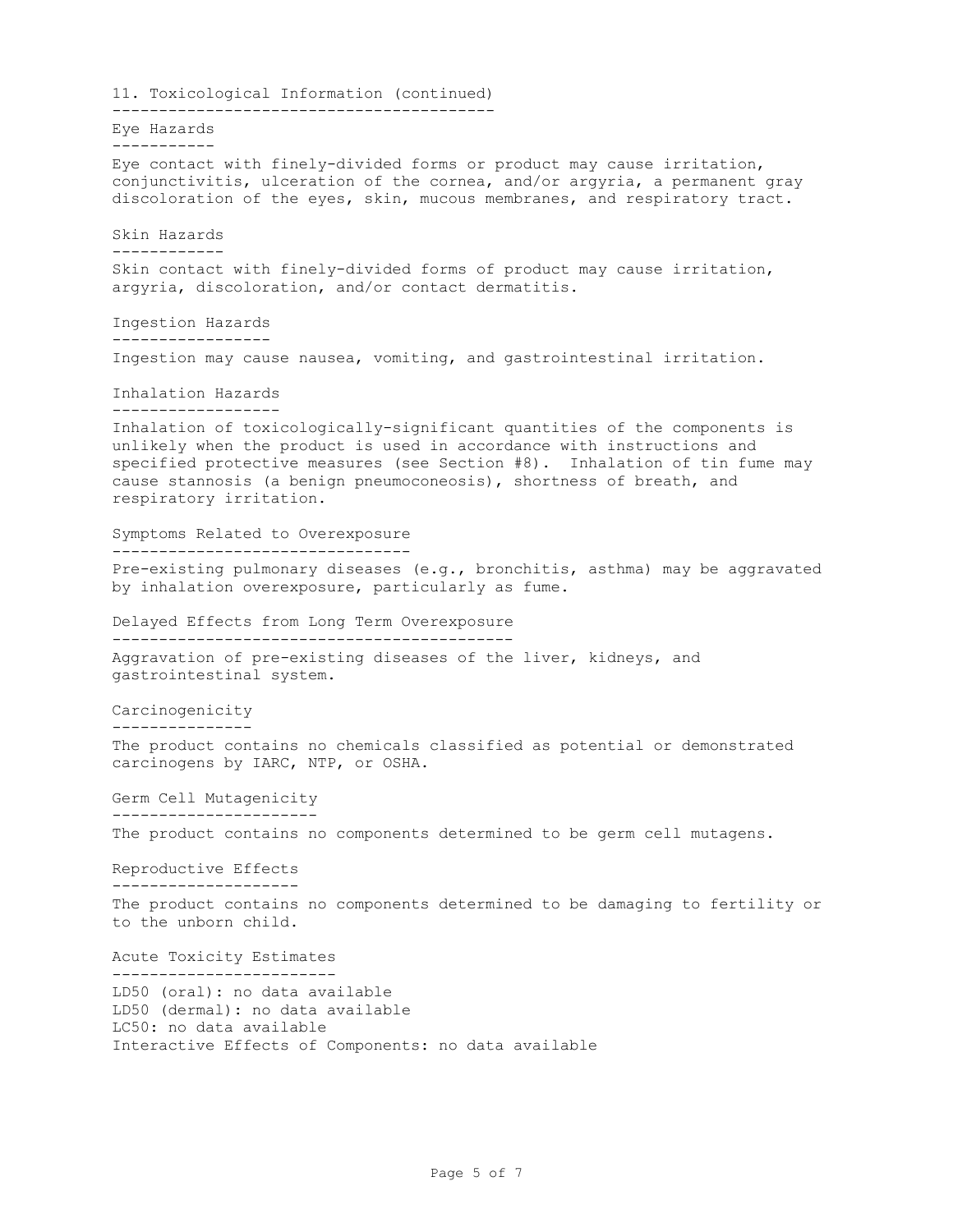12. Ecological Information -------------------------- No ecological data is available for the product or any of its components. Ozone Depletion Potential: This product contains no ingredients listed in the Annexes to the Montréal Protocol on Substances that Deplete the Ozone Layer. 13. Disposal Considerations --------------------------- Do not discharge waste product into sanitary or storm sewers or allow it to contaminate soil. Consult applicable Federal, State/Provincial, and local regulations. 14. Transport Information ------------------------- Transport is not regulated by USDOT, TDG (Canada), IATA, or IMO. 15. Regulatory Information -------------------------- United States Regulatory Information ------------------------------------ All components of this product are listed on the EPA's TSCA inventory. SARA Hazard Classes: Chronic Health Hazard SARA Section 313 Notification ----------------------------- This product contains these components in concentrations >1% (>0.1% for carcinogens) subject to Section 313 of the Emergency Preparedness and Community Right-to-Know Act (EPCRA) of 1986 and of 40CFR, Part 372: 1. Copper (CASRN 7440-50-8) 2. Silver (CASRN 7440-22-4) Canadian Regulatory Information ------------------------------- All components of this product are listed on either the Domestic Substances List (DSL) or the Nondomestic Substances List (NDSL). This product has been classified in accordance with Canada's Hazardous Products Regulations (SOR/DORS/2015-17). 16. Other Information --------------------- HMIS Ratings (Legend) --------------------- Health -  $2*$  (moderate chronic hazard) Flammability – 1 (slight hazard) Physical Hazard – 1 (slight hazard) PPE - see Note